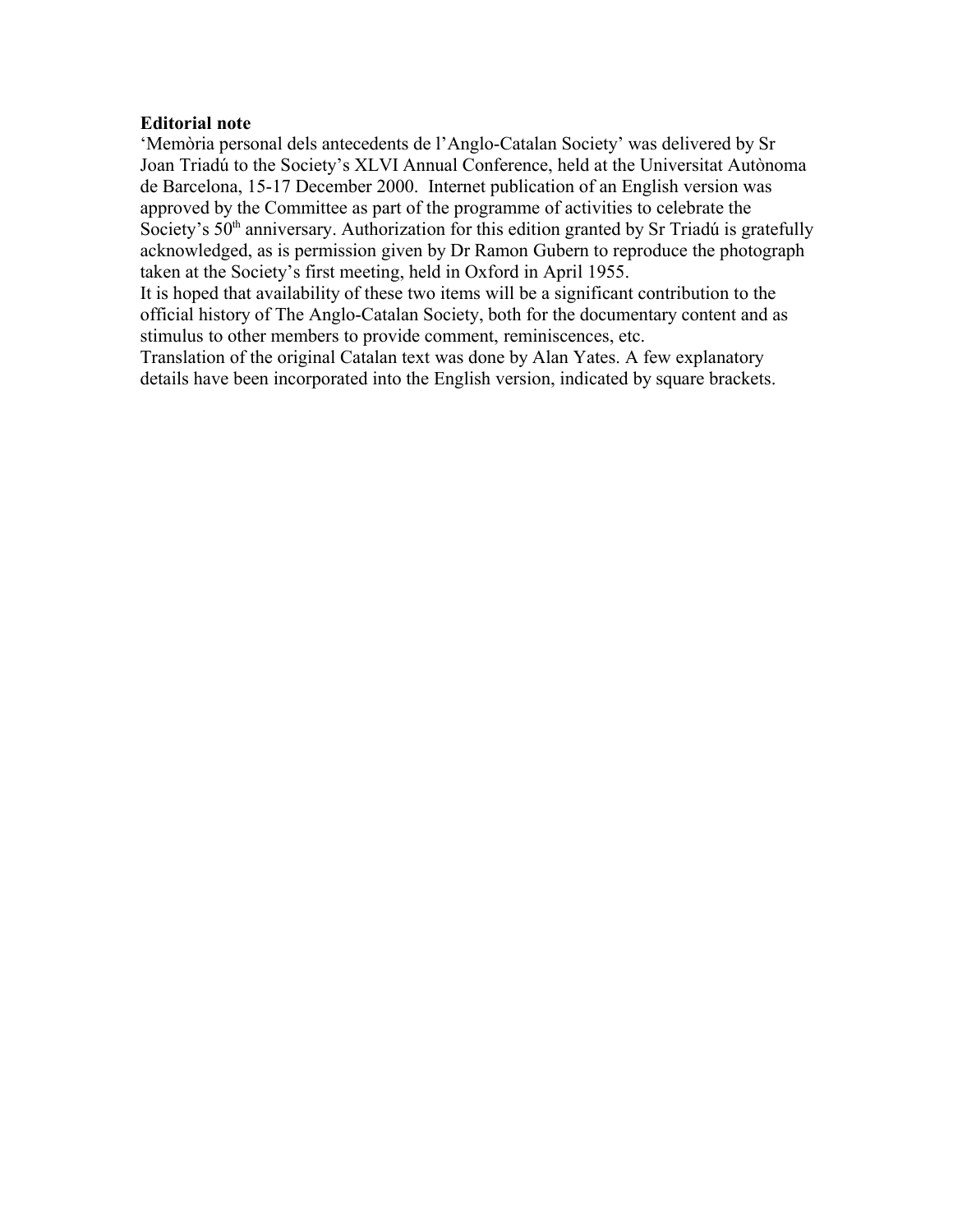## THE ANTECEDENTS OF THE ANGLO-CATALAN SOCIETY: A PERSONAL **MEMOIR** By JOAN TRIADÚ

Although I would very much like to, I shall not be reconstructing here the actual origins of The Anglo-Catalan Society, a history with which some among you, of course, have first-hand familiarity. Nor am I in a position to bring to light significant new findings or assessments regarding how, over the past fifty years, Catalan culture has been influenced by a diverse and many-sided relationship with British culture, especially in the university sphere. The fact is that a study of this subject, claiming or merely envisaging comprehensiveness, would of itself exceed the time allowed for a single lecture and also the time available for me to undertake it. As we get older time gets shorter, as did our clothes on us when we were growing youngsters, and so we must establish priorities and be sparing with our use of it. It is not just a matter of the Horatian *tempus fugit*, 'el temps que fuig' as Tomàs Garcés expressed it, but of the time that has already fled.

I fear, then, that you must forgive me, for these and other reasons, if what was to have been an academic dissertation thus becomes a strictly personal account of a number of themes that date back more than half a century. These may, however, help to define some features of a certain common cultural space: one which all those years ago was just beginning to take shape, vague in outline, fragmentary, but which, now, is more clearly defined and set more or less firmly in an historical frame. I must still request your forbearance, nonetheless, even though ultimately I am addressing you in an *historic* capacity.

Almost 'prehistoric', if I might say so. Although my first contact with England dates from 1948, the year in which I was appointed to the lectorship at Liverpool University, it was in fact ten years before that, in 1938, that I came across a book which proved to be for me both formative and prophetic: *Hores angleses*, by Ferran Soldevila, who had been Spanish Lector, at Liverpool, for the sessions 1926-28. I was between sixteen and seventeen years old, working as a school-teacher for the Generalitat during the Civil War, a short-term position that proved in fact to be fixed-term. But everything was new to me and I was just setting out on life: my first salary, my first private diary, the first acquisition of books for my classes, for the cultivation and education of the novice teacher, a process still so incomplete. Ferran Soldevila's chronicle, published by the Institució de les Lletres Catalanes in that ill-omened year of 1938, evokes an England which was very different from the country that I encountered ten years later. But I was not to know this. What I felt immediately –almost to the extent of living it vicariously– was the contrast between the distillation of a culture functioning within a stable peace, as evinced for me in those pages, and the reality of living in utterly defenceless exposure to danger in a small town (Granollers) cruelly battered by air-raids. Soldevila's journal illuminated my adolescent dreams: on the one hand, to write, and to write in the language which I used habitually and which I taught in school (although I had never formally studied it); to write as did the authors I had discovered through my teaching (since we had never 'done' them in my senior school), in the manner of Joan Maragall, for example, mimetically copied, or in the manner of Josep Carner's translations of Dickens. The other dimension of the dream was the journey, another mode of discovery, and *Hores angleses*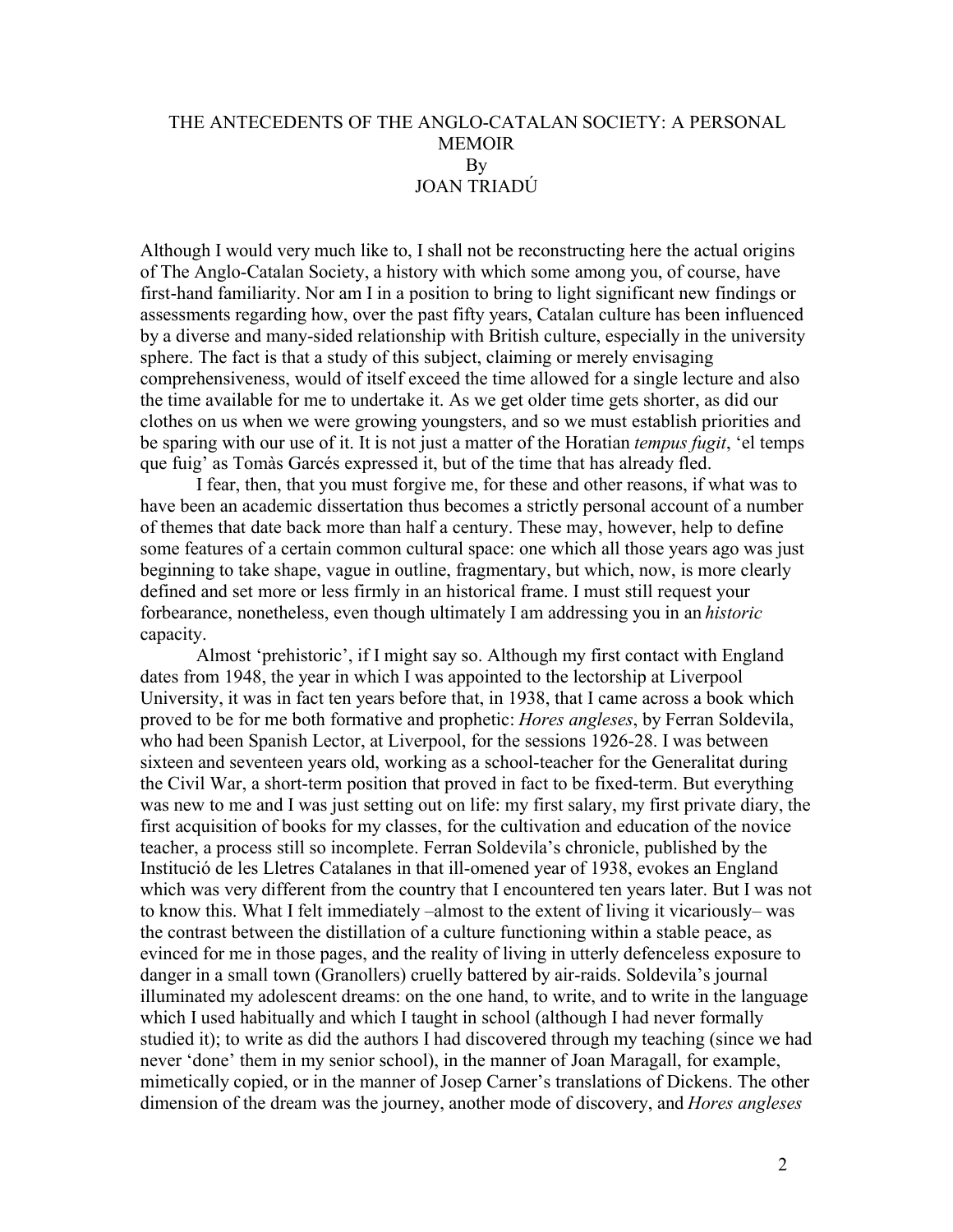was my travelling-companion, in night-time reading sessions, to the extent that I memorized whole passages, those that were most suggestive for the stuff of dreams, the itinerary of an inner journey.

At this same time, though, I felt a persistent urge to respond as a literary critic. I was intrigued and amazed by the fact that a historian, the author of a brief manual of Catalan history that we used in class, was also the observant and sensitive author of a book that was so evocative and finely detailed, but also at times gently elegiac or delicately wrought, and even, like the prose of his brother, Carles Soldevila, flecked with some slightly *risqué* touches that were deemed tasteful and fashionable in those inter-war years. Alongside observations of the eminent historian and practising humanist scholar, Ferran Soldevila had the gift of evoking, in a masterly narrative prose, such diverse episodes of his stay in England, like his visit to the Lake District, complemented by his readings of the English poets; or his dramatic experience at the hands of a no less English barber; or when he pauses for a moment to note 'a kind of youthful softness in the air' and then, elsewhere, records the impression made on him by the graceful allure of young women's legs as glimpsed, for example, in Liverpool's Lord Street, one of the cities where at that time, he avers, skirts were worn shorter than anywhere else in Europe. (While I have been writing these pages, the second volume of Soldevila's *Dietaris de l'exili i el retorn* has been published. Here, in a note corresponding to 30 April 1947, the author writes: 'Triadú comes up to me. Well pleased because I have put out a new edition of *Hores angleses*, which had been one of his favourite bed-side books. They are going to review it in *Ariel*.' The review appeared, indeed, in Number 12 of the journal.)

That same year of 1938 had seen the appearance of Marià Manent's *Versions de l'anglès*, a short book but one which attained mythical status. I did not see a copy until some time after publication, courtesy of Josep Palau Fabre, my mentor in poetry and also in some intense difficulties I was experiencing at that time, relating to the final months of my university studies and the first months of my confinement at home through illness, when he visited me regularly. This was some four or five years after *Versions de l'anglès* was published, in the suffocating atmosphere of clandestine cultural resistance. Books put out under the imprint of Edicions de la Residència d'Estudiants, including Manent's, could not be displayed in bookshops and it was a struggle to obtain one even in a library. This is why a sepulchral silence enclosed for so long Bartomeu Rosselló Pòrcel's posthumous *Imitació del foc*, a collection which had been adopted as the insignia for a cause, first by Palau in his publication *Poesia* and then by our group in *Ariel*. Palau had included in *Poesia* previously unpublished translations by Josep M. Sagarra of two lyrics by Shakespeare, and also, in a number devoted to women's poetry, a sonnet of Elizabeth Barrett Browning translated by Manent. During those years, following immediately upon the closing phases of the Second World War, the prestige of Great Britain was at its zenith, while we in Catalonia were deeply disoriented and distressed to the point of despair by our awareness that, after the War, although things might not have been any worse than before, they were certainly no better for us. To think of England, to read poetry in English, became a kind of evasion. Carles Riba's review of *Rupert Brooke, Poemes*, translated by Manent, appeared in the second edition of *Per comprendre* that came out in 1938, although I did not get a copy until some years later. It was reading Riba's text that I picked up a name which I would put forward as the possible title for the first the first Catalan journal devoted to literature and the arts of the post-War era, *Ariel*. I had already encountered it in Josep Carner's translation of *The Tempest*, from much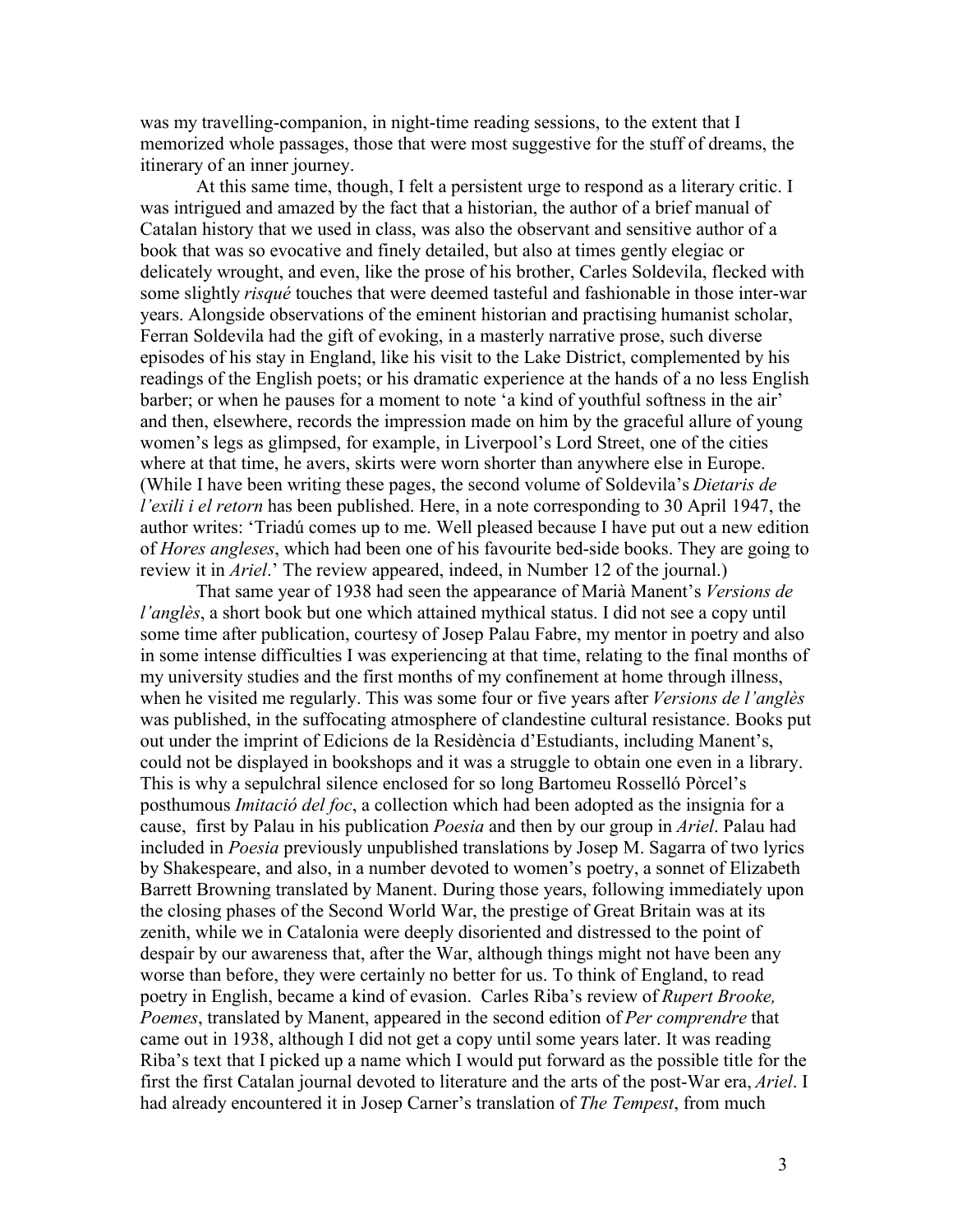earlier, but without taking on board all the resonances of the name. Let us recall Riba's words: 'Shakespeare, according to Coleridge, stays upon "the high road of life". What we would call the high road of great literature in English: the road along which, from Chaucer to Joyce, have travelled so many formidable dramatists and novelists from the two islands, in all conditions and in all casts of mind; sympathetic, all of them, to dark Caliban, perhaps because of the ineffable efficacy of Ariel's song, miraculously renewed and ever present for them.' And Riba adds: "Ariel, Brooke? In every genuine lyrical poet there is a principle of elemental purity…, etc."

It would be impossible now to summon up the imagination necessary to appreciate how important for us, and for many others from diverse walks of life, were our direct relations with England and with English culture. Nevertheless, a simple perusal of the twenty three numbers of *Ariel* does provide some indication of what was happening in this regard, despite its being a clandestine phenomenon which depended upon private patronage. As examples we have the translation of *Paradise Lost* by Boix i Selva and Manent's version of *Epipsychidion*, notice of both being carried in the journal even though neither at the time could get past the Censor. The same would have been true of the greetings addressed by *Ariel* to the BBC, which on 7 April 1947 had begun its fortnightly broadcasts in Catalan, and likewise to the Jocs Florals which were held in London in that same year. Less politically correct was publication of a note signed JT and entitled 'Homenatge a George Orwell', together with the translation of a short extract from *Homage to Catalonia*. Then, among other items, there were two studies by Derek Traversi, at that time Director of the British Institute in Barcelona, devoted to D.H. Lawrence, officially a non-existent writer, and an article by C.M. Thomson on contemporary English writing, translated by Paul Russell-Gebbett.

We are talking about signs of what was in the air, in my surroundings and within my reach. Obviously there were too any number of other signs of the same anglophile interest, linking with a respectable and well known tradition. Furthermore, the aspect of admiration for Great Britain in political terms had not disappeared either, prior to 1948, despite a certain disillusionment that was setting in. I believe that the situation in general, with its positive features and the inevitable negative counterweight, was conducive, three years or slightly more after the end of the World War, for certain British universities, where the links already existed, to think again about appointing Catalan lectors and receiving Catalan students. In this spirit approaches were made to friends in Barcelona by Professor Allison Peers of Liverpool University, a corresponding member of the Institut d'Estudis Catalans. These friends asked me if I would be interested in the lectorship, and I accepted the proposal with enormous excitement. I was going to occupy the post whch had been held twenty years earlier by Ferran Soldevila! Just before this Carles Riba had lined me up to do some work for the Fundació Bernat Metge, of which he was the *de facto* director, and to undertake the translation of Pindar. My fear was that I should have to choose between England and Greece. Riba, however, who appreciated the situation, not only set my mind at rest (in the sense that he thought that my work for the Foundation could be done in Liverpool, as was indeed the case) but also pointed me towards his English friends and his fondest memories of Great Britain: Professor Gonzàlez-Llubera of Belfast University, a companion from his days as a doctoral student in Madrid, and Joan Gili. The emotion with which Riba recalled his third Bierville Elegy [dedicated to Joan and Elizabeth] spread through the dimly lit room where that unforgettable conversation was taking place, like a ray of bright light.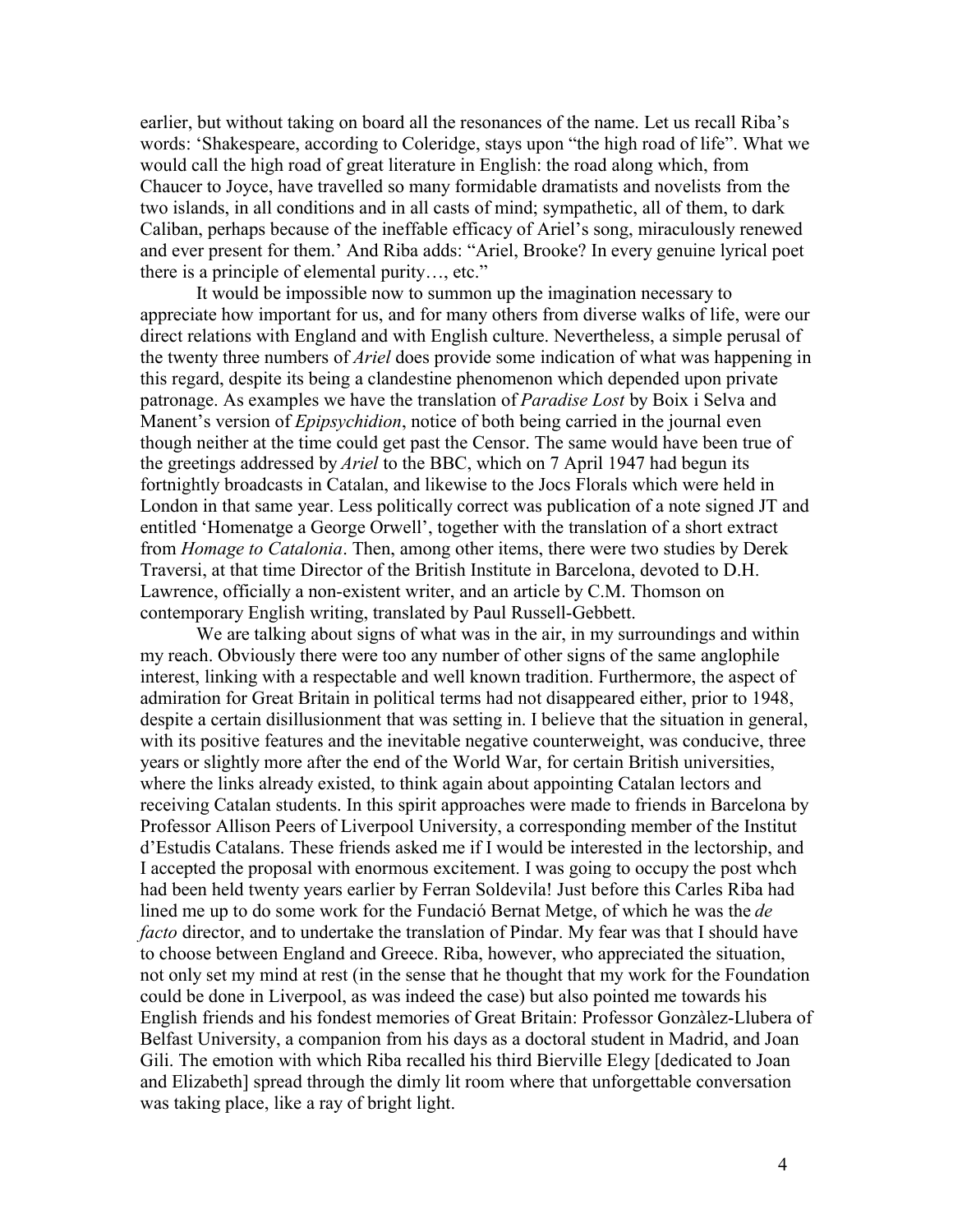England, moreover, could be proud of the singular prestige of 'her' exiles, that is, of 'ours', the Catalans in exile there. I attempted to evoke something of this in the pages I devoted to 'That English Exile' in my book *Una cultura sense llibertat*. I say 'singular prestige' because other exile-communities or individual exiles there did not enjoy such considerable status. There was a background to this. Carles Riba himself –who had turned down the invitation to go, with other major figures, into exile in Mexico– had explored possibilities of moving to England, as his correspondence makes clear. The names of Josep Trueta, of Josep Maria Batista i Roca and of the BBC journalist who went under the name of 'Jorge Marín' were well known and respected from afar, and admired without any intellectual or political reservations. In this context, when it became known that Professor Atkinson of Glasgow had enlisted one of our leading lights, Jordi Sarsanedas, there was in the local congregation (borrowing the term from a famous poem by Salvador Espriu) a strong and sustained commotion. In addition, the art historian and essayist Enric Jardí, sadly no longer with us, and others too packed their bags for the UK before we did, in their case via 49 Wentworth road, Golders Green, Batista i Roca's address in London. That was where I too made my way, one greyish morning in early October 1948, although Senyor Batista was not at home, neither when I arrived nor some hours later. Finally, as it was growing dark, I turned up at Bush House and there Josep Manyé ['Jorge Marín'], who was expecting the visit, restored my flagging spirits and morale with a welcome as cordial as it was positive, and for which I was ever grateful to him. It saddens me that I can no longer tell him so again. We left those, for us, mythical BBC studios in the company of Batista i Roca, who had by then turned up there, and we initiated, in our conversation, a friendship which was to be lifelong. Batista spoke to me immediately of how important it was for me to make contact with young English students interested in Catalan and in Catalan literature. The following day, though, I was leaving for Liverpool ready to start giving my classes. Awaiting my arrival, with a justified but stiffly compulsive impatience, was Professor Allison Peers.

Most if not all of the people involved in the setting up of The Anglo-Catalan Society are directly aware that J.M. Batista i Roca was an educator. He came from a background in anthropology and he understood history as a means of shaping individuals and peoples. In the first letter he wrote to me, a month after we had met, he said: 'My first contact with this country was in 1914. I would not claim that 34 years on I have got to know it. But I have progressively discovered some landmarks which have guided me in my dealings with the English. A fundamental principle that experience has taught me, through the empirical method of "trial and error", is that we [Catalans] are always at great pains to appear cleverer than we really are, while the English are always at great pains to appear dafter than they really are.' And he added later: 'I discussed with [Enric] Jardí my idea that Catalonia's second *Renaixença* must arise out of a critique of our collective character. It is an historical fact that the Castilians are largely responsible for Catalonia's misfortunes. But it is too facile to lay all of the blame at their door. A larger responsibility must be borne by us, for failing to understand ourselves and to create adequate defences.' In my view these criticisms are as valid today as they were then, over half a century ago.

During the Easter vacation Batista arranged the meeting with some young English students to which we had been looking forward, and lasting friendships were begun here for Jardí and Sarsanedas as well as for me. Terry and Ribbans were involved, and perhaps some other individuals I cannot recall. Batista, moreover, kept close track of scholars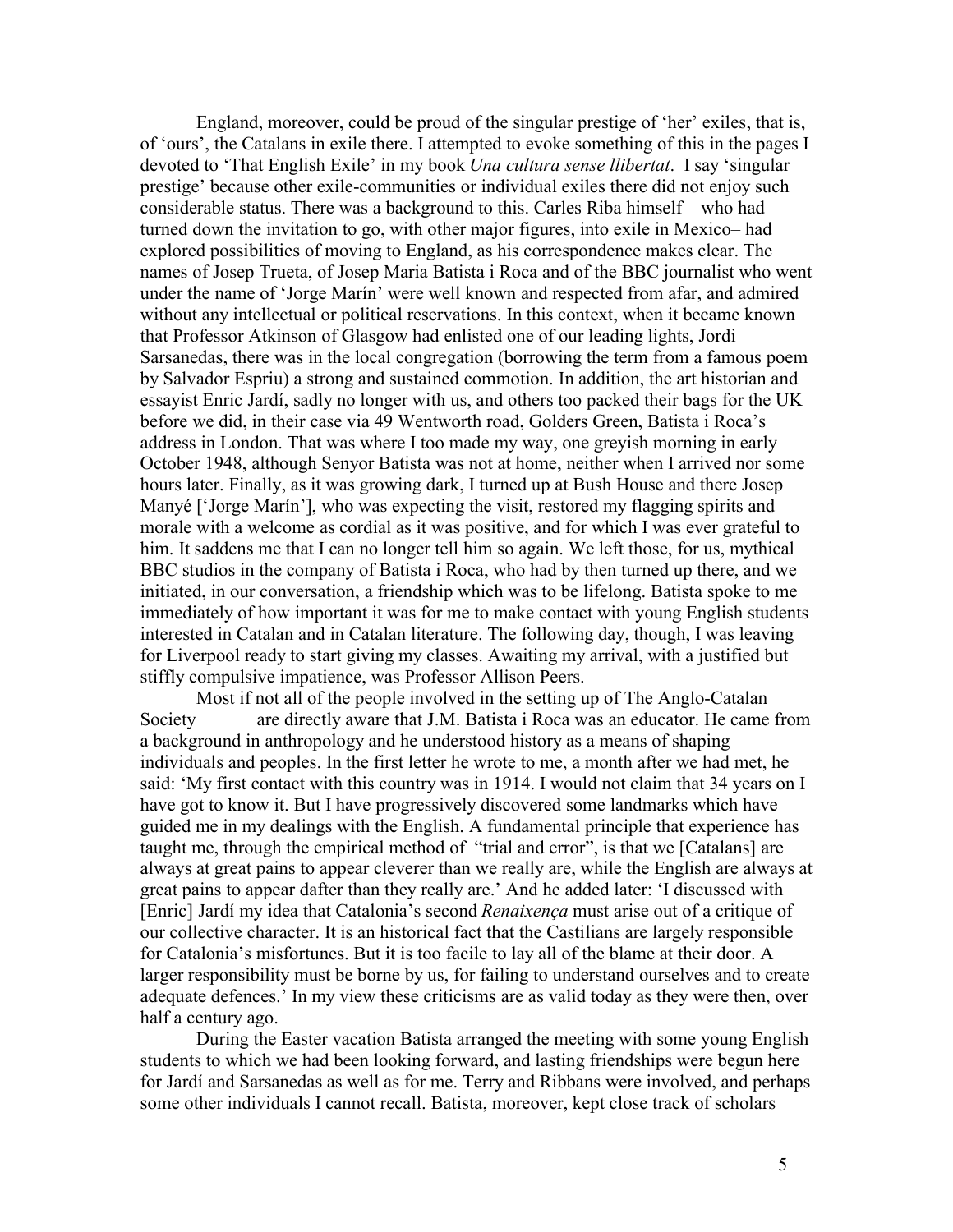going to Barcelona, as is evident in his letters over many years. 'Currently in Barcelona,' he wrote in 1953, 'are two young scholars doing research in the Archive of the Crown of Aragon. They are in touch with Soldevila, but they need to be looked after, so that they don't wilt and wither among the parchments.' Letters, notes, brief memoranda keep on arriving, more or less regularly, throughout this whole period. A central theme was, of course, that of channelling the connections he was so persistently building up between young British scholars and Catalonia. He also recorded with great pleasure how interest in Catalan literature was growing. 'Two years ago,' he wrote [from Cambridge], 'I began with one student; last year I had four and this year, eight.' Everything had to be done, discreetly, however, as he used to say, without making a fuss. Sometimes he even wrote in code, in Castilian. I have one letter from him signed 'Apolonio de Ruedas', with all references to events, people and places given a South American identity, explaining a projected journal to be called *Nuevo Mundo* (that is, *Vida Nova*, in Occitan and Catalan, that was published in Montpellier), with contributions from writers rejoicing in the names of Don Maximiliano, Don Gumersindo or Don Alberto. I am sure that his sense of humour was well indulged in such jokes, but his coded messages sometimes made my head spin. In a letter written to announce the visit of a Miss E.F. who was coming to Barcelona for a few weeks of research, he said that she would be interested 'to make the personal acquaintance of Messrs Ariel and Curial, SA', that is to say the clandestine journals that bore these names. Then, in the same letter there was a postscript explaining: 'A good bit of news: Mr Paul Russell-Gebbett has been appointed Reader and Head of the new Department of Hispanic Studies in the young University of Nottingham.' That was in 1949. Ten years afterwards he sent me news that there was to be a special homage dinner for Professor Gonzàlez-Llubera, on 2 October, and that the following day the annual lunch of The Anglo-Catalan Society was to be held. Another four years later, around Christmas 1963, he sent me from Cambridge another such letter-cum-bulletin, the first two paragraphs of which I am pleased to reproduce for you now: 'I think you will enjoy meeting my colleague from this University, Mr G. Walker, who will be in Barcelona for the holiday period. Mr Walker is one of our good English friends who soon you will be able to admit as an honorary Catalan. No doubt you will be able to help him make contact with our people, and for this both he and I will be deeply grateful to you.'

I am aware that all I am doing here is to pick out from here and there diverse instances of an active Anglo-Catalan affinity to which you, all those years ago, gave institutional form with this Society. This was done, very properly, out of recognition of a real state of affairs, and also to provide further stimulus. To let it be known, by implication, that there were Hispanists who took fully on board the multiculturalism entailed in the proper study of Hispanic culture.

Despite all the years that have since passed ('dark' years, perhaps, rather than 'light years'), I cannot omit mention here of how we used to receive from Great Britain published denunciations of the implacable persecution suffered by the Catalan language and Catalan culture, with the suppression of all social and political rights. Specifically, I must take this opportunity to give thanks for expressions of support received from England in two situations that affected me personally. One of these was when the police arrested Sarsanedas and me in my house (where he just happened to be visiting, with Senyor Àlvar Pérez of the 'London Club') in connection with the denunciatory leaflets written in English that fluttered down from the balconies of the Liceu opera house (never more appropriate was the term 'flier') at a concert given for the American fleet then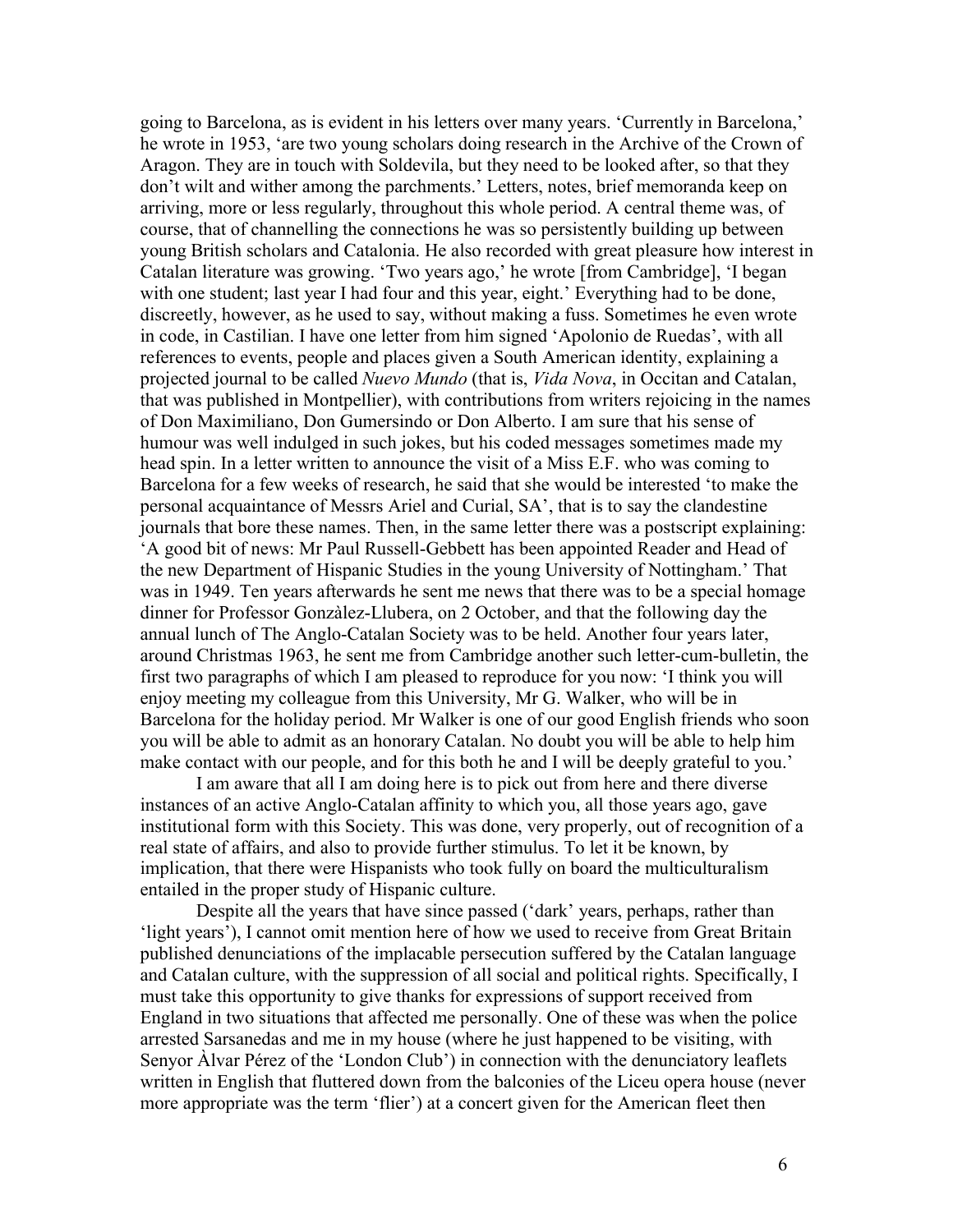visiting Barcelona. The other incident occurred some years later in connection with an academic homage that was organized for Dr Jordi Rubió. Quite a few arrests were made, of the so-called ring-leaders or the simple collaborators, with even an international figure among them, the philologist Joan Coromines; but only five of us, who must have looked the most twisted and shifty, ended up spending some days in the Model prison. My point in mentioning these incidents is to give examples of the practical nature of that active Anglo-Catalan affinity I have referred to. We had no doubt, especially in the latter, more recent episode, that news and comment appearing in the English press spiked the guns of repression in our country and at the same time enhanced the value of that particular modest act of cultural resistance.

Obviously I am not overlooking similarly motivated measures, taken at a much higher level, by Dr Trueta [from his Oxford chair in surgery]. When I say 'a much higher level' I mean it, as you can see in this paragraph I'll now read from a letter sent to me in Liverpool by Dr Trueta on 5 March 1950: 'You will know already that the former Professor of Surgery at Barcelona University (Dr J. Trias Pujol), who was arrested by the police, had his head shaved and was kept *incommunicado* (how symptomatic that English should have accepted this [Spanish] word for which it has no equivalent!), was released from detention as soon as a foreign government ministry requested information about what had happened to the said professor.' In the same letter he told me that he had written formally to the Faculty of Medicine in Barcelona requesting official denial that an order had been made for the destruction of three tons of scientific literature written in Catalan. In a later letter he remarked that he had asked Carles Riba and Marià Manent for the names of two young Catalans with a knowledge of English who might want to further their studies in England, adding that there was available a bursary in pounds sterling –'funded by a friend of ours', as he put it– sufficient to cover a stay of six months.

Furthermore, at that same time, Dr Trueta had been trying to formalize the ever closer and more regular links between English university circles and their connections, generally young people, in Barcelona, in spite of the actual or potential difficulties placed in the way by the Spanish political regime. Soon afterwards there was a parallel initiative organized by Ramon Aramon i Serra in the shape of the summer courses for foreign students under the aegis of the Institut d'Estudis Catalans. What Dr Trueta already had in mind, though, was the creation of what he called an 'Anglo-Catalan Club'. We had discussed the matter during a weekend I spent with him and his hospitable family, predominantly female, at their Oxford home. Dr Trueta had not only his wife and daughters but also quite a few nieces. But his idea was that the Club should have a chair*man* (a more modest office, designed to keep order in the roost, than that of president) and a secretary, specifically a female secretary. Trueta wanted to set up in Barcelona a group that would provide a welcome and company for visitors interested in Catalan culture, organizing the occasional meeting, on the small scale made necessary by circumstances at the time, for the exchange of impressions and for discreet but soundly informed comment on the cultural situation. The project failed to take shape, largely because its aspirations outgrew its potential function. At a later date, when Dr Trueta's stay in England was coming to an end, he wrote to me in another letter about what he now called the 'Society of Friends of England', seen as a frustrated initiative which might have had a very useful function. Even so, I think we should consider what was positive about it regarding relations between the two cultures and as an antecedent of this Anglo-Catalan Society, at least as an anticipation of the Society with its base in Barcelona.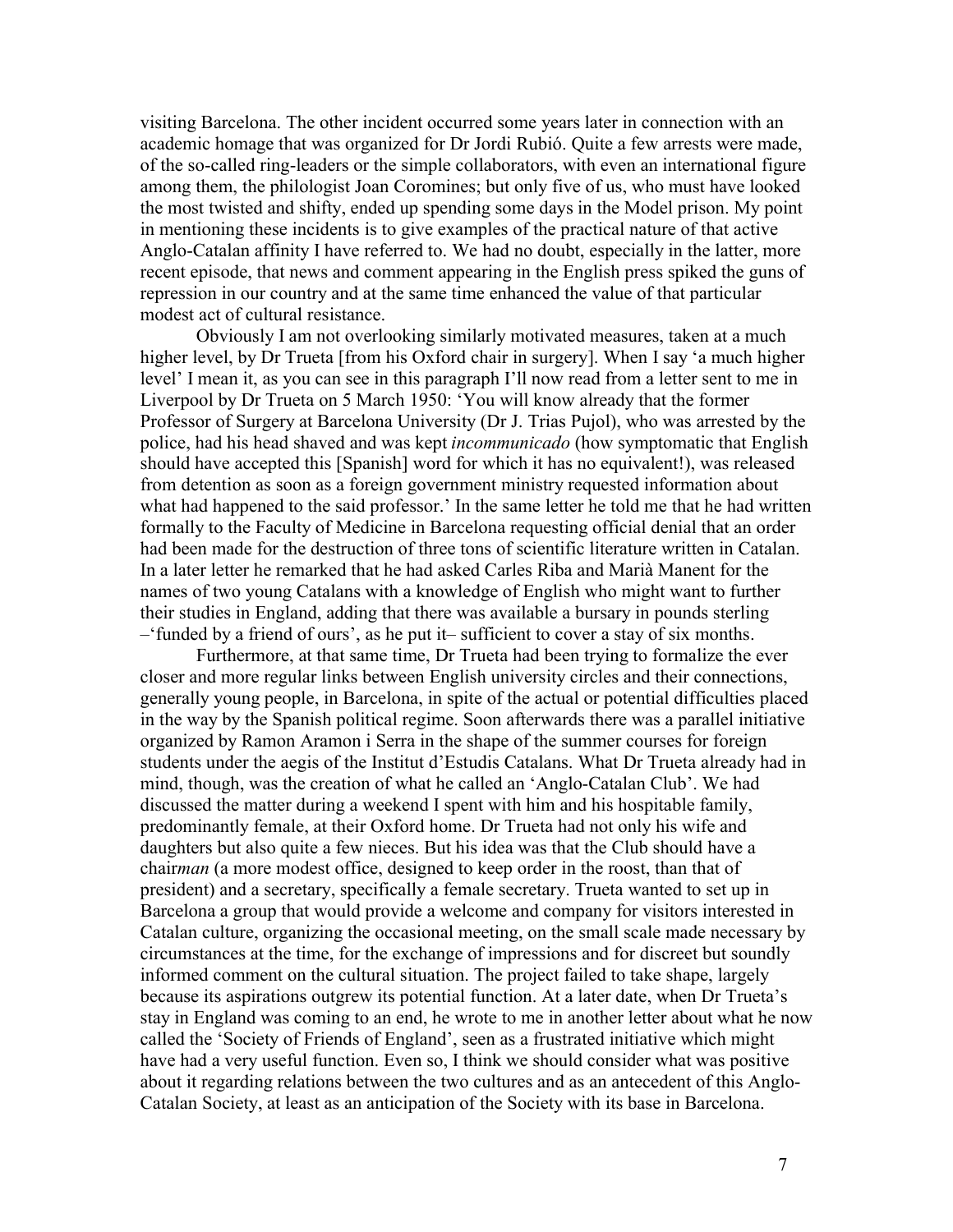This kind of function was partially fulfilled in those years by what we called *The British*, our way of referring to the British Institute in Barcelona, installed at the time in a large house on the Diagonal which had been cultural centre, perhaps among other things, of the Third Reich. I have mentioned already one of the Institute's directors immediately after the end of the Second World War, Mr Derek Traversi. He became a good friend to many of us and did much to ensure that the Institute became a place where Catalans with literary interests, especially in English literature, could meet Englishmen (Englishwomen too, of course) who wished to make contact with a virtually underground Catalan culture, a culture that any visitor might not have been aware of unless they came with the objective of encountering and getting to know it. There were too some families, like those of Sr Ramon de Casanova and Dr Pere Gabarró, friends of Trueta and Batista, who opened their doors to English students with the aim of helping them get to know our country and make contact with like-minded young Catalans. Needless to say, the British university students who arrived in Barcelona already speaking some Catalan were extremely well received and excited such admiration and optimism among the beleaguered local citizens who greeted and made a fuss of them: to such an extent that I fear some of the visitors must have felt rather overwhelmed by so much attention and eagerness to please, manifest in morning outings, frequent cultural visits (despite polite objections that they had already been to this place or the other) and especially abundant family meals, with an *arròs a la cassola* that they could not always face up to. The outcome, though, was often sincere and lasting friendship.

It is also true that the England that I went to engendered the same kind of relationships and bonds sealed by the war years, still so recent. Regarding the Catalan exiles, with the Spanish war also fresh in their memories, these bonds (at least among some of the people that I got to know) can be described with the title of Raïssa Maritain's memoirs, so widely read at the time: *Les Grandes amitiés* [translated into Catalan as *Les grans amistats* and into English as *We have been friends together*]. I confess that I was to some extent surprised by this. I had travelled through France and had been able to see for myself the truth of information we had been getting in Barcelona for some time about political and personal disagreements among the Catalan exiles living there. In Great Britain, on the other hand, I saw how people of very different backgrounds and commitments not only felt bound together in a common cause, beyond or regardless of politics, but also were united by genuine affection, respecting and supporting one another as true friends. There was more to it than even this: I was impressed to observe that between the recent exiles and the Catalans with longer residence in the country, there had emerged a kind of loosely knit colony that was marked out by a shared cultural formation: 'England is the only country that makes men,' Patxot used to say. It was something acquired in those years, something which enabled them to be at ease in their dealings with the English without jettisoning anything at all of their Catalan identity, so that they could enjoy both conditions, without snobbery and without lingering regret for what they had left behind. Perhaps this was why all of the ones I got to know had achieved, each in his own sphere, an outstanding degree of professional and personal recognition. First there was Trueta, as eminent scientist; and then the publisher Joan Gili; Batista i Roca, university lecturer, mentor and benefactor; the businessman Gaspar M. Alcoverro; the writer and broadcaster-journalist Josep Manyé; the distinguished doctor Frederic Duran i Jordà; the composer Robert Gerhard; the orientalist Joan Mascaró, with a world-wide reputation. These and others, including many so-called 'anonymous' citizens –using the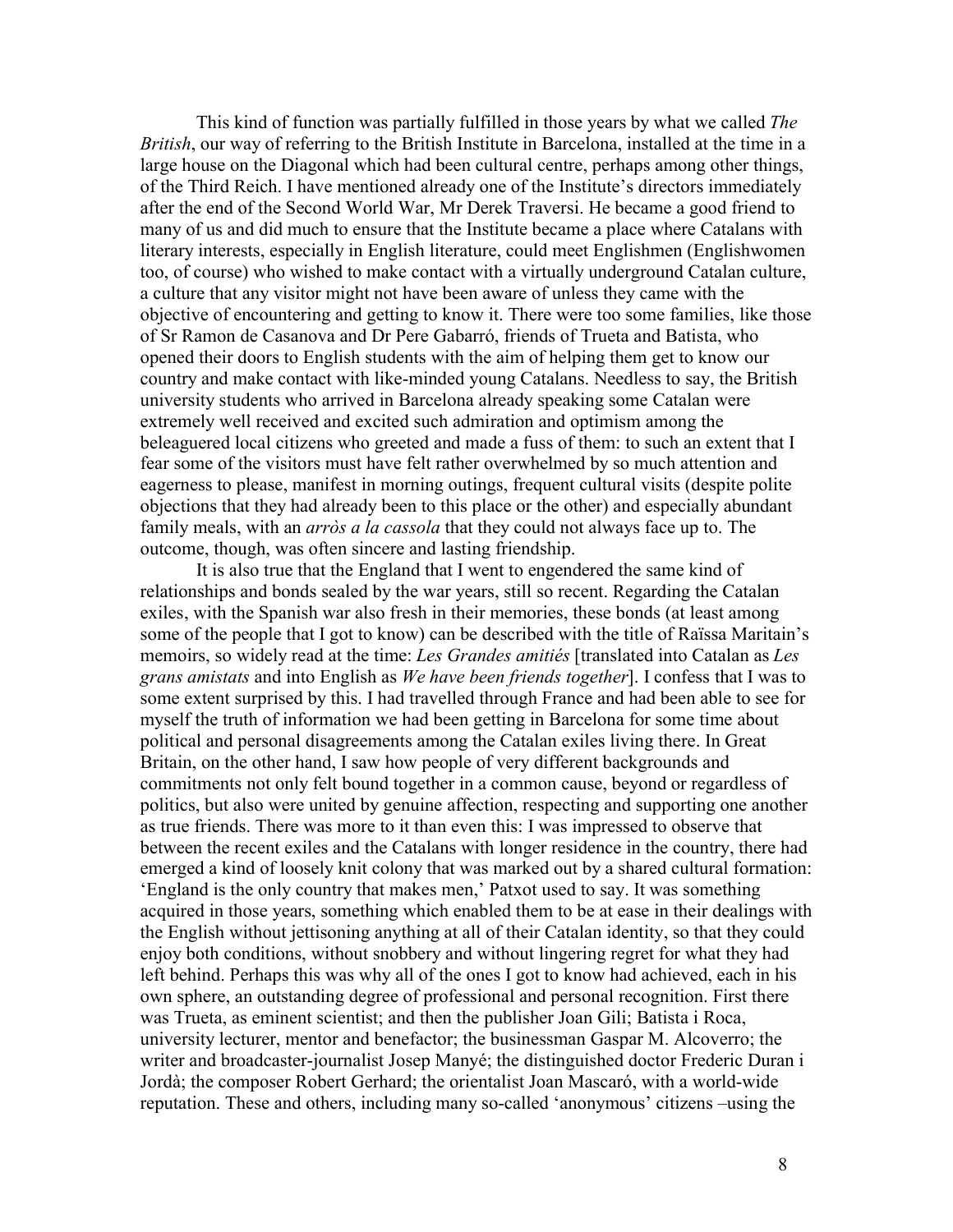term without any pejorative hint at all– who made their mark through their efforts and through their dedication to the country that had received them, while being active in groups that proclaimed a Catalan presence and fraternity, involving themselves in corresponding public occasions, like the splendid celebration of the Jocs Florals held in London in 1947, as I have already mentioned, the memory of which was still very fresh in everybody's mind when I arrived there the following year.

There is scarcely any need for me to speak here about the good relations enjoyed with members of staff in British universities, since this is something obvious and, as Josep Carner wrote many years ago, we Catalans must be on constant guard against being *obvious*, a national vice according to him. But it is a fact that –thanks primarily and very specially to Batista i Roca– without the good understanding that was built up with the Departments of Hispanic Studies, the life of The Anglo-Catalan Society would have been more insecure or vulnerable, even supposing that it had come into being. I myself have been aware, particularly as I have been preparing this talk, that the antecedents of the Society, although I cannot define them exactly, were present in what is often referred to with the rather august term of 'signs of the times'. I shall mention two very different instances. One sign that something was beginning to move was that a good half dozen of young people, some English, some Catalan, used to go around together during the university vacations, either in London, Oxford or Cambridge, under the guidance of a respectable-looking middle-aged gentleman [Batista i Roca], with every bit the appearance of a very English university don, engaged all of them in animated if discreet conversation, *in Catalan*. The story goes that in Catalonia one of this company had needed to ask a favour of someone and that the good person who provided the favour, was quick with the rejoinder, thinking it very clever: 'And next time, sir, there is no need to pretend to be a foreigner!'

The other instance I said I would remark on is of a very different order. It concerns the relevance, complementary and as precursors of what was to come, of two books, both published some years earlier, which contributed to the understanding of Catalonia in England. I refer, of course, to Josep Trueta's *The Spirit of Catalonia* [1946] and the first edition of Joan Gili's *Catalan Grammar* [1943]. With the first one a scientist had offered to the English-speaking world a synthesis of a nation's trajectory down the centuries and of its contribution –in science, thought, the arts and culture in general– to Civilization. With the second of these books, a publisher served up a first-hand product, as though he were letting his public in on a secret. He disclosed the most directly operative and at the same time most intimate identity of that 'spirit' of which his illustrious compatriot spoke, of that 'clandestine civilization', as it was spontaneously called by a pupil of Professor Sloman after hearing a lecture given by the latter in Trinity College, Dublin.

Joan Gili was not an exile but a resident in the United Kingdom, and he obtained British nationality the year I arrived in the country. When he put out his *Catalan Grammar* he was well known as a distinguished publisher of Spanish literature: Unamuno, Lorca, Santillana, Cernuda and Calderón. But then he presented, with the propriety and the modesty with which Batista wanted things to be done, a very different product: a manual for the study, from threshold level, of a language's grammar, accompanied by an overview of its history and its literature, a selection of literary texts and a vocabulary. What were the clients of the Dolphin Bookshop, both the regular customers and the new ones, to think of this slightly unusual initiative? What new line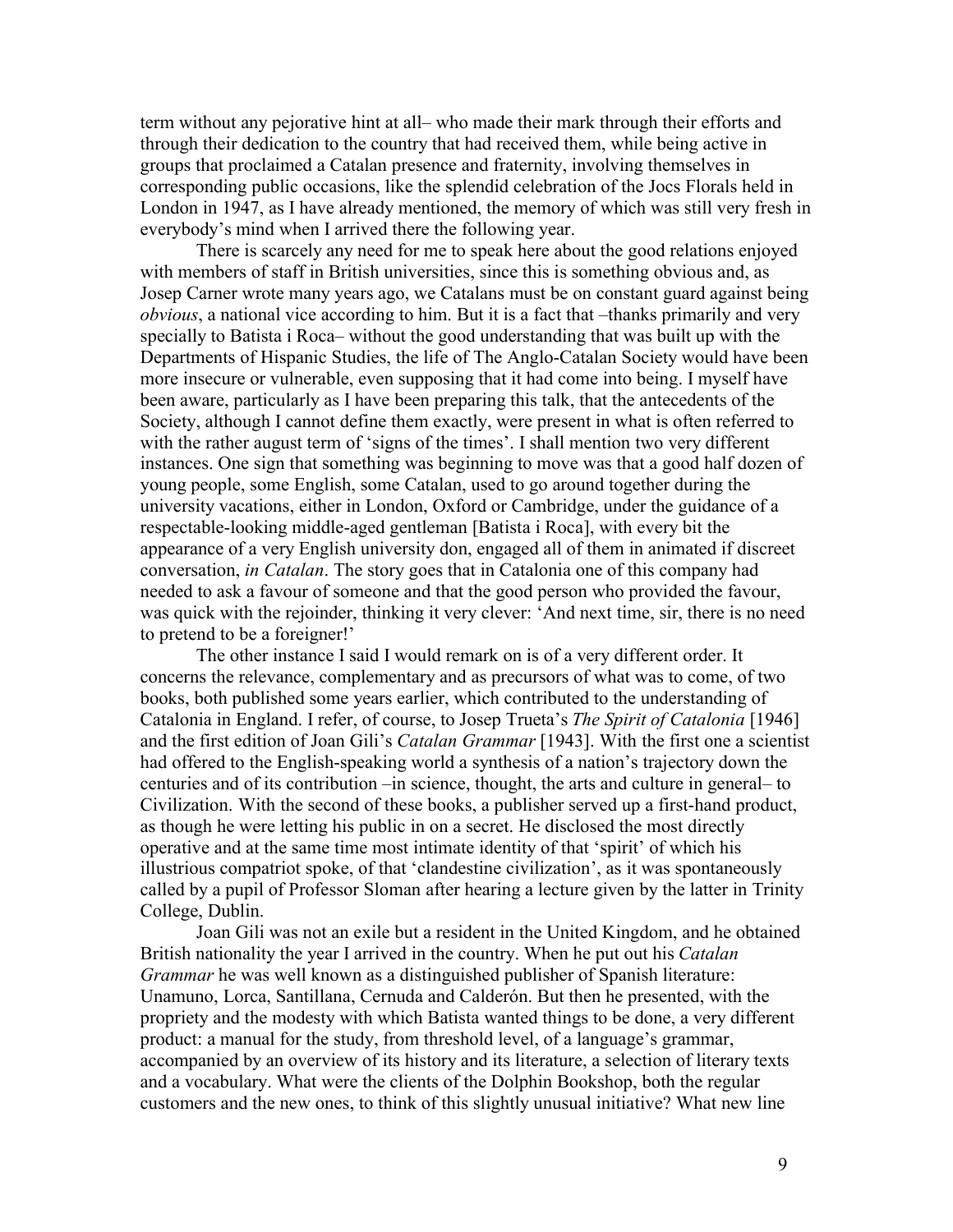had Mr John L. Gili pulled out of his hat, and out of his repertoire which, until then, had been unidirectional, select and serious? Another sign of the times, then, but this one with contradictory aspects. Both books had been written by their authors in a time of great crisis for England, when the outcome of a long and arduous struggle could not even be foreseen. They displayed, then, a high morale and an unshakable, undoubting faith, both towards Catalonia, on account of their subject matter, and towards England, on account of their confidence.

Ten years after the appearance of the *Catalan Grammar*, in 1953, Gili published an *Anthology of Catalan Lyric Poetry*. As soon as we had been introduced, he explained to me his interest in making Catalan literature, especially poetry, known in England and in the English-speaking world. He reminded me that already in 1938 he had displayed a selection of Catalan books at the Sunday Times National Book Fair, as is recorded by Susan Griffin in her brief history of the Dolphin Book Company. The Anthology was the work of the two of us, or, to be more precise, three of us, because Jordi Sarsanedas also collaborated. The publisher, however, wanted the book to go out under my name. It is worth remarking that Gili's interest and his formal commissioning of the project coincided with the work I was doing, during my stay in England, on the two other anthologies, one of poetry and the other of short stories, that were published in Barcelona, in 1951, in J.M. Cruzet's Editorial Selecta, half a century ago. Once again I must apologize for the personal references, but they are unavoidable, I think. I used the stocks of Catalan literature held in the Cohen Library at Liverpool University and, on occasional trips to London, I was able to work in the British Museum collection thanks to the intervention and support of Batista i Roca, who was also delving into material there, until supper time at Lyons' Corner house, 'as usual' as he would say, and then time for me to go to my bed in the Great Russell Street YMCA, also 'as usual'. With work on the selection for the Anthology almost completed and with my Introduction already written, I spent a weekend at the Gili home, in Oxford. The contrast with my life in the lonely boarding house in New Brighton, facing out towards a grey sea that was invisible as often as it could be seen, was a sort of shock that was almost painful.

Joan Gili, conducting his publishing business, reminded me of one of the masters whom I most admired, J.M. de Casacuberta: on account his thoroughness, his professional rigour and his commitment to the book project in hand. Through him I got to know Robert Pring-Mill, who had been charged with translating into English my preliminary study: with translating it and with making it clearer, more down to earth. Despite this revision, Batista complained that his students found it contained too much theory. In one of our working sessions I found the excellent Pring-Mill with tears in his eyes and I was quite alarmed, but it was Spring-time and my friend was suffering from hay fever. Finally, the eight thousand words requested by Gili for the Catalan text went happily into English, and I have always felt that, although the final word-count was under the said limit, the English text softened almost imperceptibly some of the rougher or perhaps slightly opinionated edges of my original. The final version carried a mature *seny* (the English have this Catalan virtue as well, it seems) and had acquired a measure of Oxford aplomb and of the translator's lullian 'art'.

As Arthur Terry remarks in his prologue to the *Miscel.lània Joan Gili*, it is not at all easy to discuss the merits of Joan Gili. Even so, although I shall speak only of the period before the foundation of The Anglo-Catalan Society, I want to give two examples, different in kind and even belonging to two quite different categories. When a Spanish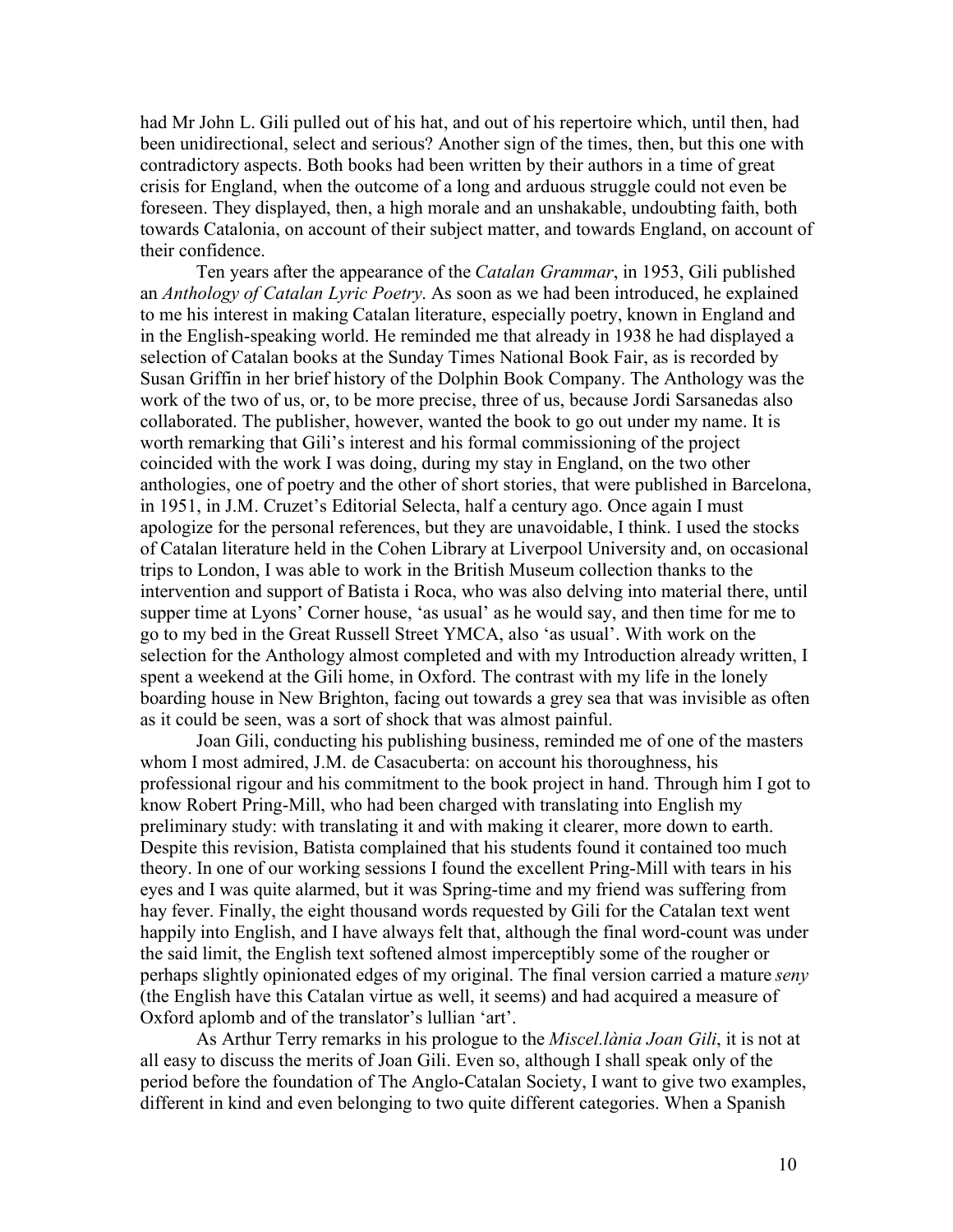government decree stopped the appearance of our journal *Ariel*, to which I have already referred, I commented to Joan Gili that there was a firm intention to start up publication again, in agreement with another of the founder publishers, as soon as I returned to Barcelona, but with two precautions designed to anticipate another expected clash with authority and the corresponding interrogation: first, putting instead of the tile, in place of the incriminated name, the simple number of the journal; and then making it clear that the publishing and administrative headquarters were abroad, in the case of Great Britain at the Dolphin Book company, 14 Fyfield Road, Oxford. I did not have to put it to him twice, and thus it officially appears in print, at the risk of misleading the odd researcher (although the censorship was not misled for long), from number nineteen of the journal until number twenty-three, the last to appear.

Then, secondly, I want to relate a very different happening, as I have said, which in my relationship with Joan Gili left a most intimate and personal memory, one which stays with me always. At Christmas 1948 J.V. Foix sent me the first of his Christmas poems which together make up his book *Onze nadals i un Cap d'Any*. For me it is the best poem in the sequence, a great piece of Foix's best writing, full of movement and of inspired impulses to make selfless offerings, and which begins *També vindrem, Infant, a l'hora vella* ['We shall come too, Child, at the old hour'] and ends *Vindré mudat, al costat de la dona/amb els vestits de quan ens vam casar* ['I'll be wearing a change of clothes, with my wife beside me/dressed as we were when we married']. That same year, the poet's marriage with Joan Gili's sister had entered an irreversible process of dissolution. The beautiful image of these last two lines, applied in the most tender and poignant context, had nothing pathetic about it when my friend and publisher, on his own initiative, talked to me on the subject. He simply said, with a smile, closing his eyes slightly as he did typically, that Foix himself had read the poem to him and that, at this point, emotion had choked his voice. But as he was explaining this to me Joan Gili, respectfully, held back his own, sincere distress, thinking less of himself than of the poet, his friend and a person he always admired. Many years later, the day he was invested with the Creu de Sant Jordi, I went up to congratulate him and he showed me a telegram he had received from his children, with just the single word 'Love'. It was the word which most befitted him.

Concerning my two academic years in England I must say –to bring this chronicle to a conclusion, as you may now reasonably expect, after your attention has been so exploited– that I came across an effectively functioning Anglo-Catalan Society in all but name. I even have the impression that during that time I spoke more in Catalan than in English. Is it perhaps to be considered a youthful error, a serious one, committed through a deep-seated concern with what Maragall called *el sentiment de pàtria*, a feeling for the homeland? I do not know. But the truth is that I did not take fullest advantage of the situation I was in. On arriving back home, I returned to the profession of being a teacher of two dead languages and a prohibited one. Every person has the languages they deserve, it seems. But I hope that I have been deserving too of the friendships I formed. With Josep Manyé, for example, who took me several times to the BBC and allowed me to voice (in 1949!) the well-known sentiment about a country 'as free as England and as pretty as Catalonia'. In those times (and, to an extent, at all times) we had to be content with being *pretty*. Given the prestige of the BBC, still intact from the war-time experience, that chink which was opened up *nord enllà*, 'towards a distant north', managed and kept open by Josep Manyé for as long as he was able, was for us one of not